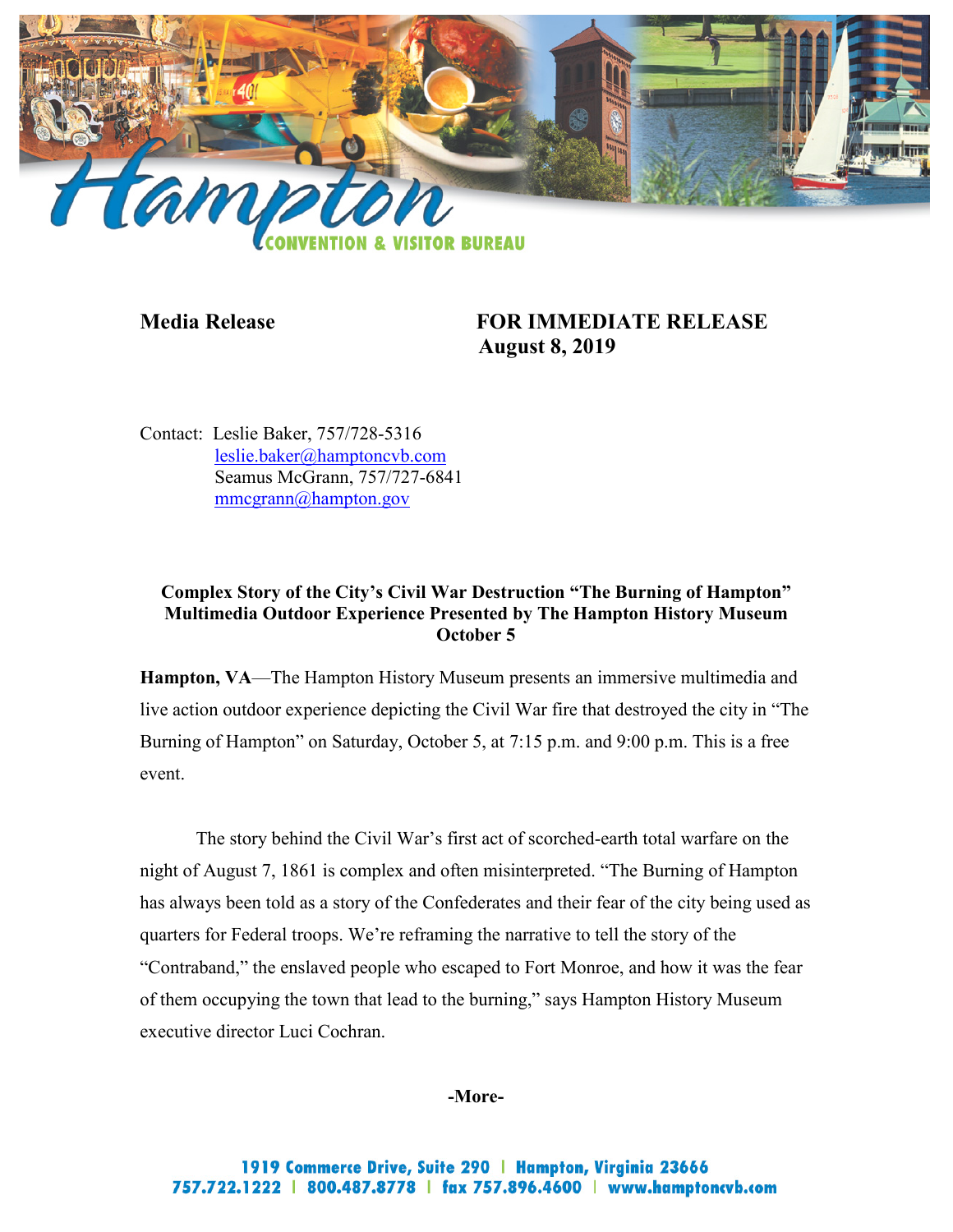## **Complex Story of the City's Civil War Destruction "The Burning of Hampton" Multimedia Outdoor Experience Presented by The Hampton History Museum October 5- Page 2**

In the earliest weeks of the Civil War, the power structure that had driven the South to rebel vanished in Hampton. With the resistance of three enslaved men, and the "Contraband" policy established by General Benjamin Butler that justified U.S. officials' refusal to return them to slavery, a social and political experiment had begun that foreshadowed the Reconstruction Era and eventually the Civil Rights Movement. Confederate troops under Brig. Gen. John B. Magruder ordered the burning as retaliation for the U.S. Army's "Contraband" doctrine and the prospect of fugitive slaves inhabiting the town. The fire destroyed approximately 400 structures over a square mile of Hampton's urban center.

"We believe it is one of the more important stories of Hampton's history because of its legacy," adds Cochran. "This experience will immerse people in the true story of the destruction of Hampton, the lives affected by the fire, and its far-reaching legacy of freedom and equality. This will be a transformative project in that it restores the full story to our shared understanding of the past."

The audience will gather at the corners of Kings Way and Queens Way in Downtown Hampton. The production will begin with large-scale video displays and live theatrical presentations of the unfolding drama, and the reasons leading the Confederates to burn the city. From there spectators will head up Kings Way engaged by live action vignettes and sound and lighting effects along their journey. Actors portraying Hampton citizens, the enslaved, Old Dominion Dragoon soldiers, as well as prominent historical figures such as Mary Peake, a free black woman and teacher to the free and enslaved, and William Roscoe Davis, community spiritual leader and one of the first Contrabands, bring to light the buildup to the fire and foreshadow the legacy that followed.

#### **-More-**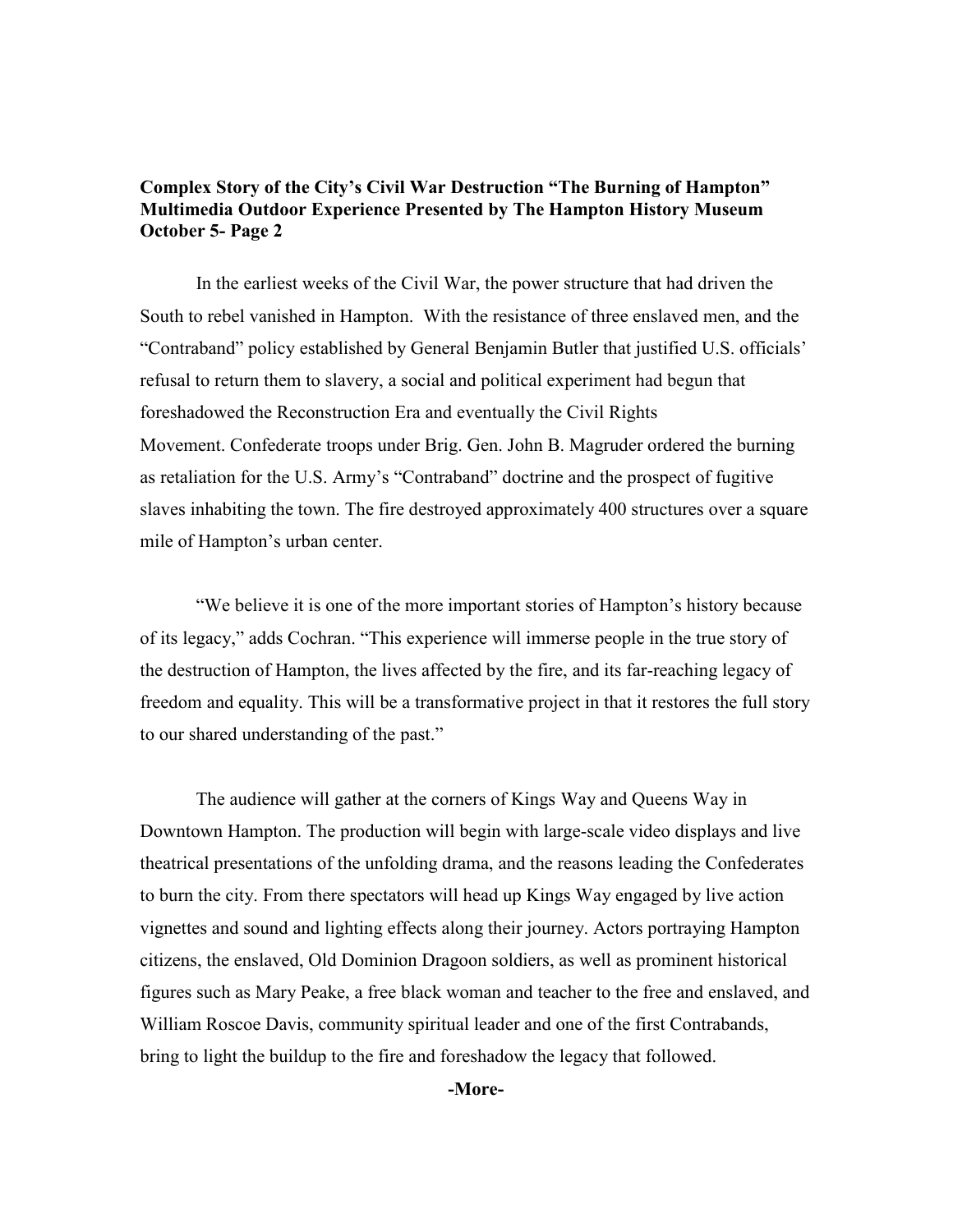## **Complex Story of the City's Civil War Destruction "The Burning of Hampton" Multimedia Outdoor Experience Presented by The Hampton History Museum October 5- Page 3**

Dramatic narration of military leaders, soldiers, journalists and witnesses, together with expansive video displays augment the character-driven narrative. Presented twice, the production lasts approximately an hour, followed by live music, educational presentations and activities nearby.

### **Registration and Transportation**

The Burning of Hampton is a free event, however registration is highly recommended. For more information and registration visit **Hampton.gov/burning**.

### **Production**

Project manager, Luci Cochran, Hampton History Museum executive director. Writer and director, Lucinda McDermott. Stage manager Cheryl Ruschau. Staging and technology, Dylan Adams, The Lighting and Sound Company, Richmond, VA. Video producer, Tyler Conta, Metro Productions, Richmond, VA. Research, Beth Austin, registrar and historian, with assistance from Will Pell, museum assistant, Hampton History Museum. Props and costumes, Kris Peters, museum educator, Hampton History Museum, and Tim Smith.

**For more information, visit [www.hamptonhistorymuseum.org](http://www.hamptonhistorymuseum.org/) or call the Hampton Visitor Center at 757-727-1102.**

#### **Images attached:**

**1967.1.63,** Early photograph of St. John's Episcopal Church in Hampton, Va. taken likely sometime following its burning by the Confederates in 1861. Hampton History Museum collection

**-More-**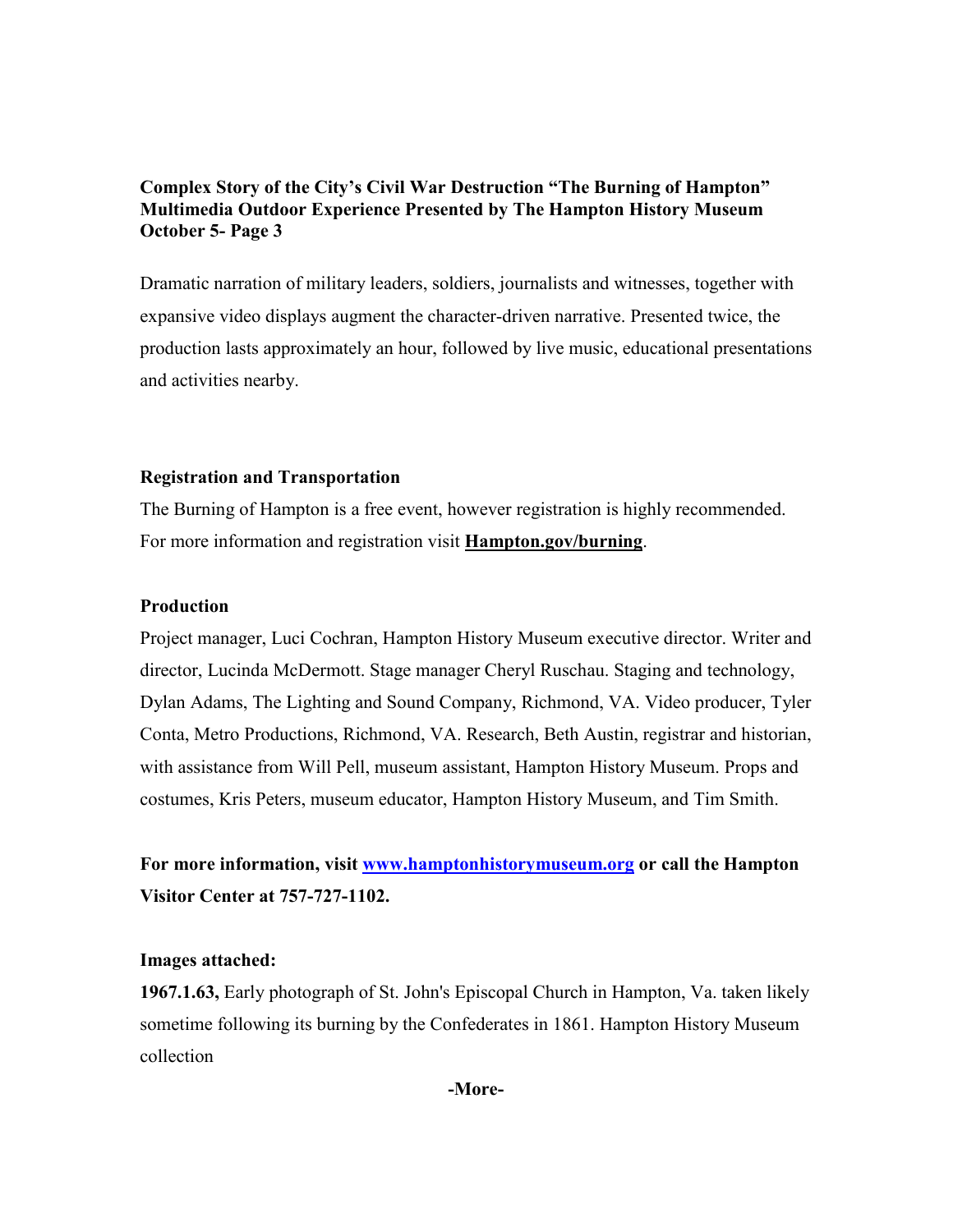**Complex Story of the City's Civil War Destruction "The Burning of Hampton" Multimedia Outdoor Experience Presented by The Hampton History Museum October 5- Page 4**

**2007.22.6**, Burning of the Village of Hampton, VA. By the Rebel Troops Under General Magruder, Midnight, Wednesday, August 7th - From a sketch by our Special Artist Accounting General Butler's Command. Hampton History Museum collection

**2009.34.49**, Black and white photo of the ruins of Hampton after the 1861 fire. The person posed on the right hand side is the photographer himself. Scattered throughout the foreground and background are the remains of foundations, mainly chimneys. Clearly visible is the river to the right and the surrounding marshlands. Hampton History Museum collection

**2009.34.47,** Evacuation and Burning of Hampton, VA, Frank Leslie's Illustrated Newspaper, August 10, 1861. In the foreground is a man with a gun before the Union flag to the left and directly behind him is the river with boats sailing on it and the burning city on the other side.

**Mss5.1.Sn237.1.Vol1\_0521,** Rearview Ruins of St. John's Church, Hampton, Virginia. Sketch by Union Soldier, Private Robert Sneden. Courtesy of the Virginia Museum of History and Culture.

**Mss5.1.Sn237.1.Vol1\_0528,** View of Ruins of Hampton, Virginia. Sketch by Union Soldier, Private Robert Sneden. Courtesy of the Virginia Museum of History and Culture.

Partially bordered by the Hampton Roads harbor and Chesapeake Bay, Hampton, with the 344,000 sq. ft. Hampton Roads Convention Center and the award-winning Hampton Coliseum, is located in the center of Coastal Virginia and the Hampton Roads